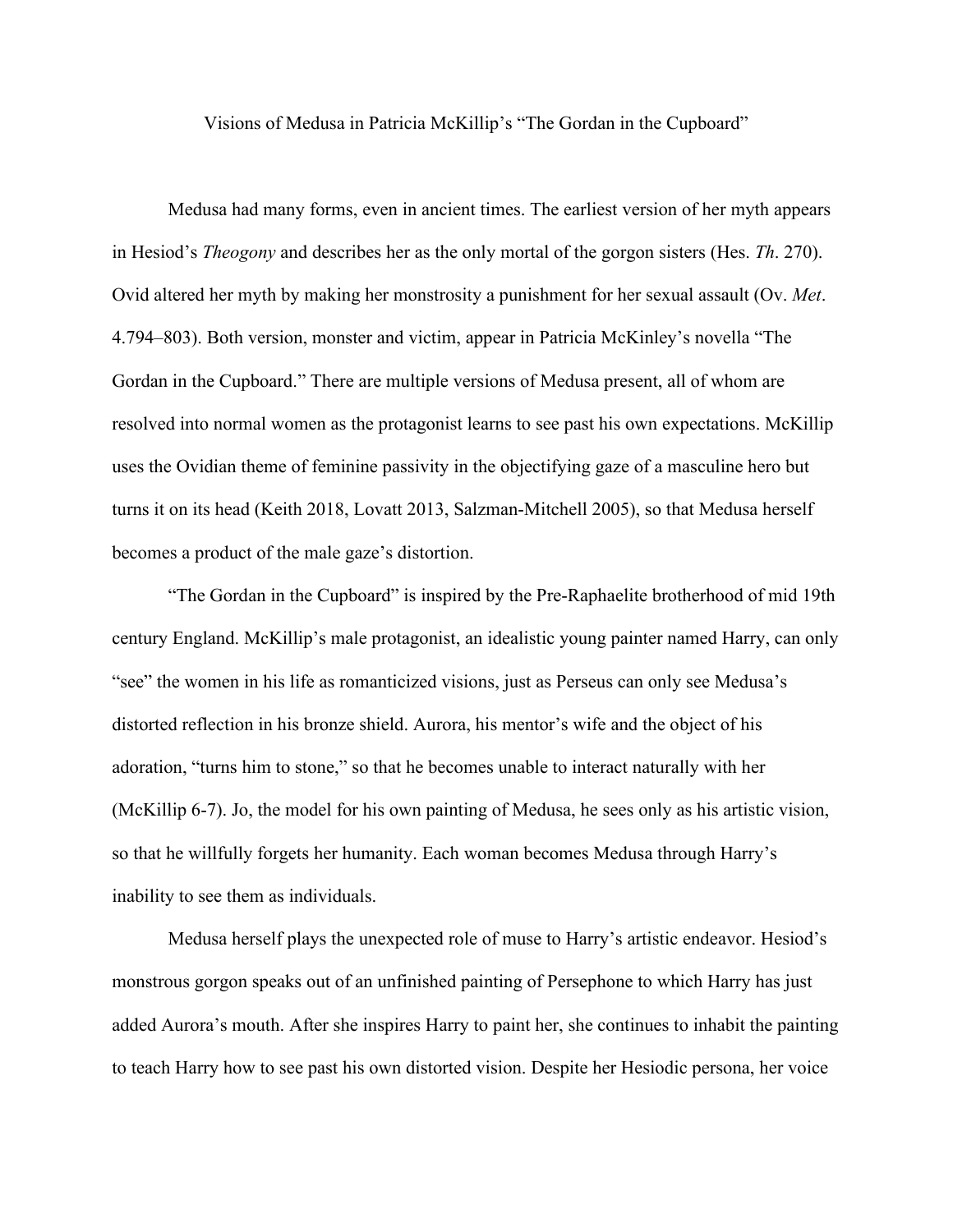has Ovid's subversive perspective (Lovatt 2013). She counters his Pre-Raphaelite interpretation of Medusa as a beautiful young woman with a cheerful description of her and her sisters' ugliness and deflates the Epic version of Perseus's conquest with her own caustic commentary.

At the Gorgon's prodding, Harry begins to take enough of an interest in Jo to recognize that her Medusa-like gaze is the thousand-yard stare of a trauma survivor, and that she was the original model for the unfinished Persephone painting who disappeared after she became pregnant out of wedlock. The realization drives Harry to pay attention to the social undercurrents of his Pre-Raphaelite circle and to hold his first real conversation with Aurora. She reveals that her real name is Olive, and she is the daughter of an innkeeper who does not love being idealized, permanently shattering Harry's false vision.

McKillip counters her theme of the distorted male gaze with an insightful female gaze born from shared experiences, an idea common in contemporary feminist retellings of the Medusa myth (Garber and Vickers 2003). The gorgon painting recognizes Jo as her original, Persephone turned into Medusa, and correctly interprets the reason to be the same as the one that turned Ovid's Medusa from a virginal beauty into a dangerous monster. Harry's housekeeper, Mrs. Grommet, likewise recognizes Jo from her previous modeling work and proves that she understands why Jo left because a friend of hers had similarly abused. Her ability to "see" Jo allows Jo to openly grieve for the loss of her innocence and the death of her baby. Her tears banish her "Medusa" thousand-yard stare, so that even Harry can recognize her. Mrs. Grommet's understanding, her ability to see Jo as a person and sympathize with her trauma, transforms Jo from Medusa back into herself.

Patricia McKillip's "The Gordan in the Cupboard" uses the various versions of the Medusa myth, coupled with the theme of the gendered gaze from the classical myth to create a